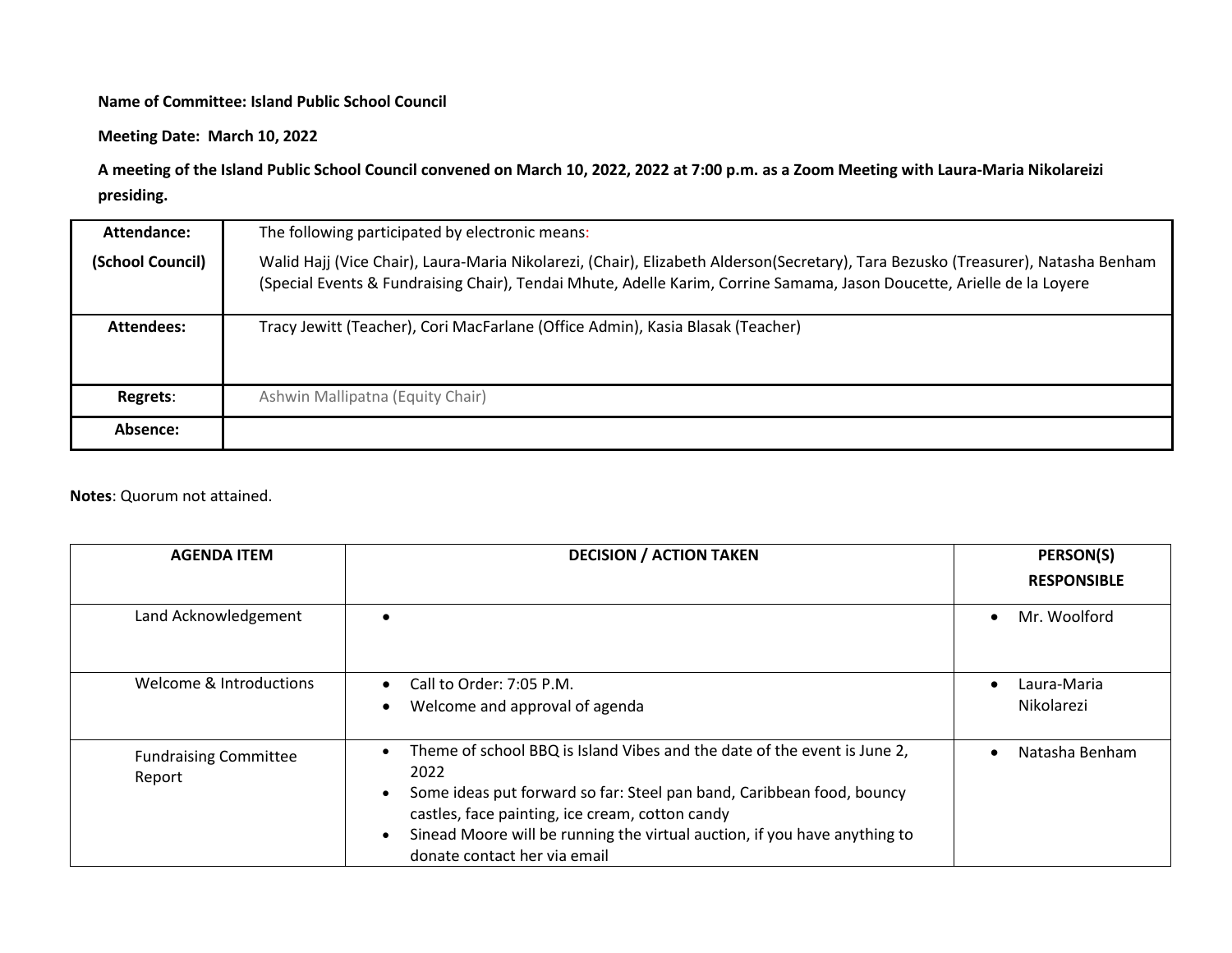|                    | Jesse is also working to secure donations from companies you can reach out<br>$\bullet$<br>to her via email<br>An email was sent out an email on behalf of school council with the wish list<br>with instructions on how families and friends can donate to support our<br>fundraising goal<br>This years' goal is \$30, 000 with the fundraising team discussing donating a<br>$\bullet$<br>portion to support families Ukraine and reserving funds for start up for next<br>year's council<br>For Mother's Day, planning to sell flowers- Using social distancing under TPH<br>$\bullet$<br>guidelines<br>Financial donations through cashless schools, and you will get a receipt for<br>$\bullet$<br>donations over \$25 donation.<br>Looking for volunteers for BBQ<br>$\bullet$                                                                                                                                                                                                                                                                                                                                                                                                                                                                                                                                                                                                                                                                                                                                                                                                                                                                          |                             |
|--------------------|----------------------------------------------------------------------------------------------------------------------------------------------------------------------------------------------------------------------------------------------------------------------------------------------------------------------------------------------------------------------------------------------------------------------------------------------------------------------------------------------------------------------------------------------------------------------------------------------------------------------------------------------------------------------------------------------------------------------------------------------------------------------------------------------------------------------------------------------------------------------------------------------------------------------------------------------------------------------------------------------------------------------------------------------------------------------------------------------------------------------------------------------------------------------------------------------------------------------------------------------------------------------------------------------------------------------------------------------------------------------------------------------------------------------------------------------------------------------------------------------------------------------------------------------------------------------------------------------------------------------------------------------------------------|-----------------------------|
| Principal's Report | Transportation routine update, returning to the winter schedule. Board and<br>$\bullet$<br>ferry negotiated no changes to ferries students take (Gr. 1-6 at 8:30AM /<br>FDK at 09:00AM) Spring schedule will start after Easter weekend in April.<br>Heath screening continues before students board. New Health Screening<br>$\bullet$<br>form dated February 11, 2022 (revised for Omicron variant) Healthy habits<br>(ie don't touch your face, sneeze in arm etc) continual reminders to<br>students and staff<br>Continue to space students on ferry and buses. All students were previously<br>sent home 3 ply masks. New medical/surgical masks available in all<br>classrooms and office for student use<br>Outdoor Education will be resuming day trip programming. The 2/3 and 4/5<br>classes and the 5/6 class will return to the original rooms.<br>Rapid Antigen Tests were sent home Tuesday to all students for voluntary<br>use. Continue to notify impacted classes of any positive COVID cases<br>Mental health and well being reflections all classes and teachers looking at<br>everyday big and small feelings, being good listeners<br>STEM resources - bult up over last few years using previous wishlists<br>$\bullet$<br>Examples: plus plus building classic duplo and Lego and let's go code using<br>bodies to create coding<br>Student lead Halloween / Holiday Food drive raised a total of \$960.00<br>Dance-a-thon raised a total of \$3000.00 towards outdoor learning spaces<br>$\bullet$<br>International Women's Day - break the bias, Speech bubbles and thoughts<br>bulletin boards, Unlearn parent engagement workshop | Scott Woolford<br>$\bullet$ |